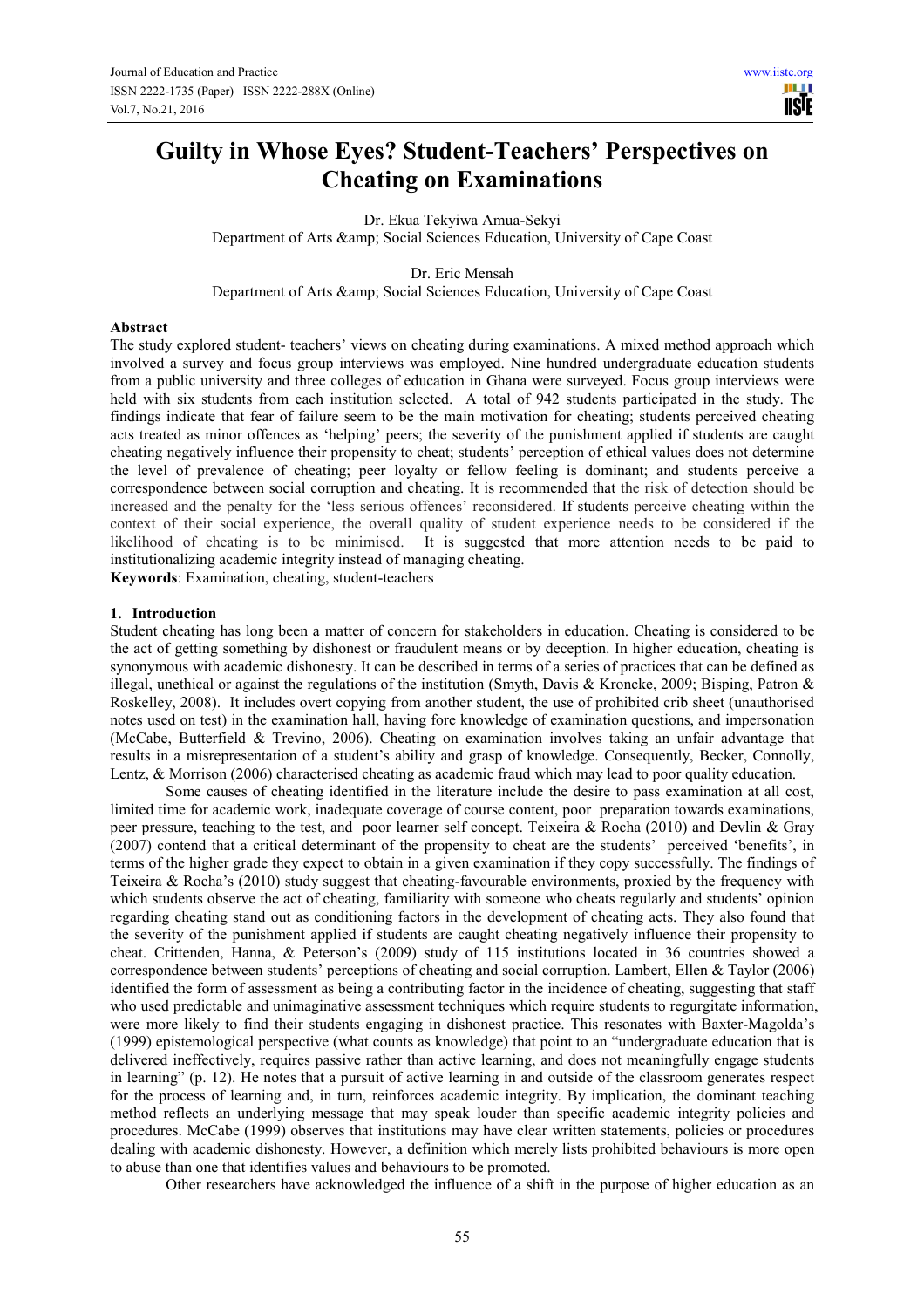institution, the widening participation agenda and the changing role of tertiary institutions (see Morley, Leach, Lussier, Lihamba, Mwaipopo, Forde & Egbenya, 2010; Morley, 2007). The move towards mass participation with a broader range of ability among students suggest that university graduates are not an elite minority anymore as contemporary trends towards a greater percentage of the population attending tertiary education may mean that less able students are studying who may need to resort to dishonest means to achieve. Cheating may thus be seen as acceptable or at least condoned (Lambert, Ellen & Taylor (2006). However, as Awoniyi & Fletcher (2014) point out, examinations are summative assessment events usually designed to help make a (final) judgement about a learner's achievement on a programme, and potential subsequent achievement, certify achievement and award a qualification, help make decisions about entry to other learning programmes, provide information that will help others make selection decisions and provide formal evidence of a learner's competence. If an assessment does not measure what it is designed to measure, then its use is misleading. Cheating on examination therefore devalues awards. This notwithstanding, various international studies suggest a high prevalence rate among college and university students. McCabe (2005) reports that 60% of university students in the United States of America cheated at least once during their academic career. Similar prevalence can be observed among South Korean students (Park, Park & Jang, 2013), Chinese students (Ma, McCabe & Liu, 2013), Hungarian students (Orosz, Farkas & Roland-Lévy, 2013), and Western European students (Teixeira & Rocha, 2010). New Zealand students (De Lambert, Ellen & Taylor, 2006), Taiwan students (Lambert, Hogan & Barton, 2003), Singapore students (Lin & Wen, 2007). Likewise, in Canada, the United Kingdom, and Australia, 53%, 60%, and 81% of college students surveyed admitted to engaging in some form of academic misconduct (Hughes, & McCabe, 2006). Gender difference in cheating is still inconclusive. While in some studies females students were found to cheat significantly less than male students (Smyth & Davis, 2004; Rocha & Teixeira, 2005), others did not find significant gender differences (Roig & Caso, 2005; Hrabak, Vujaklija, Vodopivec, Hren, Marusic & Marusic, 2004).

## **2. Context and Purpose of Study**

The University of Cape Coast trains teachers/tutors for secondary schools and colleges of education. The Colleges of Education train teachers for the basic schools (primary to junior high schools). The university, through its Institute of Education has oversight responsibility of colleges of education in Ghana. Apart from its key role as an examining body, the university supervises examinations and certifies graduates from the various colleges. The university has a student handbook with written statements, policies or procedures dealing with academic dishonesty practices which list penalties for cheating behaviours (University of Cape Coast, 2012). These apply to both regular students of the university and students of the colleges of education under the university. It is assumed that students will read the handbook and know what does and what does not constitute acceptable behaviour. This, notwithstanding, hardly any examination ends with no reported case of cheating on examinations. The difference between penalties for these two groups of students is that the university names and shames its students who cheat by posting their pictures, names, programmes of study, halls of residence, their offence and punishment on notice boards across the university campus as a deterrence while the penalties are applied to students in the colleges of education without further incidence

Despite growing concern about the pervasiveness of cheating on examination**,** investigation into its prevalence and motivation have been limited, with most of the reports on the problem being handled administratively which leaves out the interpretation of issues raised based on known social research principles. This study seeks to explore student-teachers' perspectives on cheating on examination. Understanding students' perspectives on cheating can significantly help academics in their efforts to communicate appropriate norms. Research questions that direct the study are:

- 1. Why do student-teachers cheat during examination?
- 2. What are the cheating behaviours of students-teachers during examinations?
- 3. What is the attitude of student-teachers towards cheating during examinations?

## **3. Method**

A mixed method approach was adopted in this study. The use of quantitative and qualitative approaches in combination provides a better understanding of research problems than either approach alone (Creswell & Clark, 2007). A survey was conducted to ascertain why students cheat, their cheating behaviours and their attitudes towards cheating during examinations. A descriptive survey allows access to thoughts, opinions, and attitudes of the population from which the sample is drawn (Shaughnessy, Zechmeister & Jeanne, 2011; Gall, Gall & Borg, 2007). Focus group interviews with students allowed horizontal interaction over vertical interaction (Kamberellis & Dimitriadis, 2005), encouraging participants to talk freely about their experiences of cheating and to allow their perspectives to unfold. Through discussions participants' shared, compared, clarified, extended and reviewed their understanding in the process of co-constructing knowledge (Cousin, 2009). Focus groups were guided by semi-structured interview schedules. The interviews were structured to the extent that each group of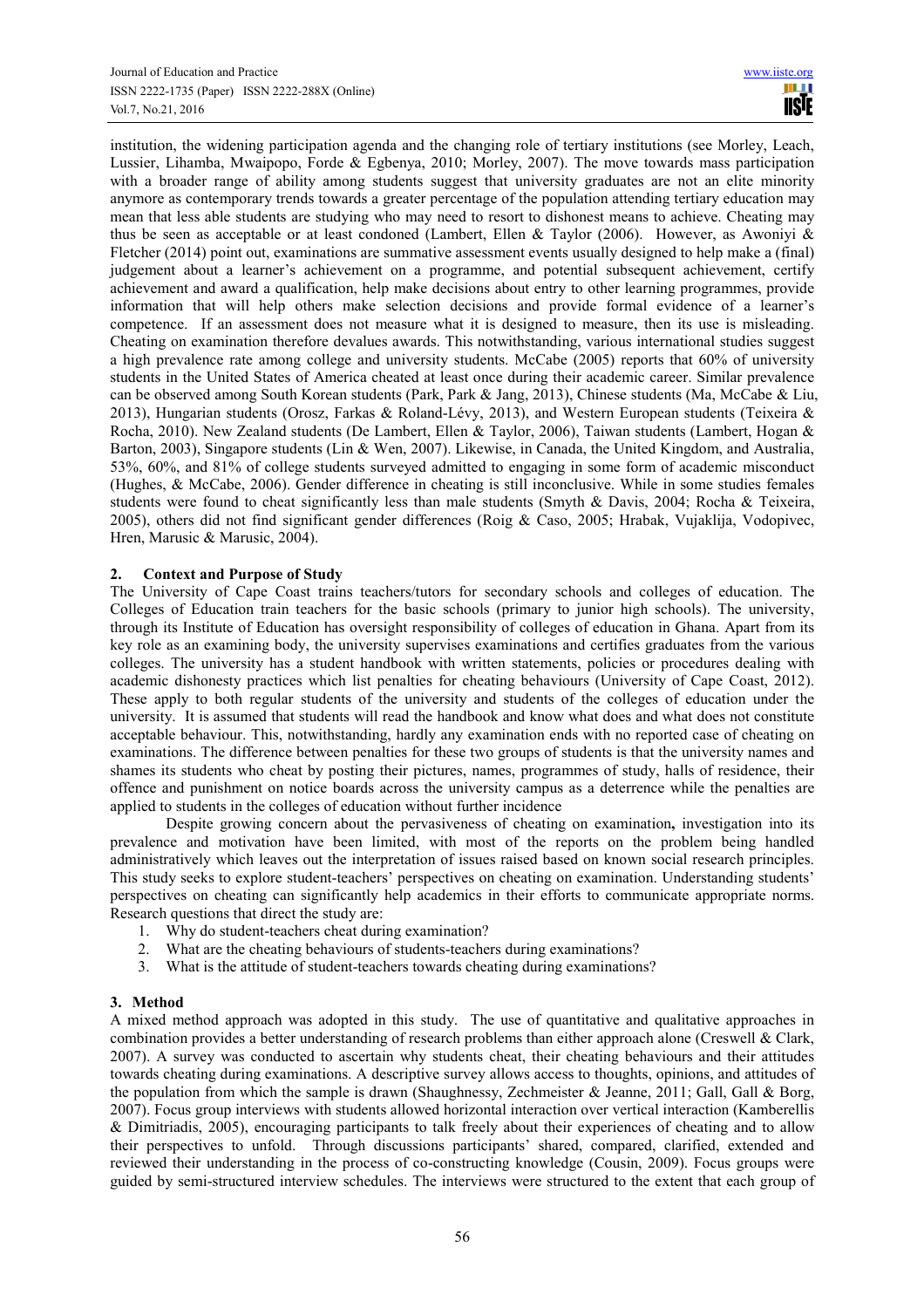interviewees was asked the same questions, and interviewed under the same conditions. They were semistructured to the extent that the researcher was free to probe and explore in depth participants' responses to each of the questions. Group discussions on average lasted approximately 30 minutes. Confidentiality and anonymity were maintained, especially since confessions of cheating were not uncommon.

## **3.1. Sample**

The population for the study was student-teachers. This includes education students at the University of Cape Coast pursuing a four year degree programme, students in colleges of education pursuing a three year diploma in basic education programme and students on the Untrained Teachers Diploma in Basic Education (UTDBE) programme affiliated to the colleges of education selected. There are 38 public colleges of education in Ghana made up of 8 female colleges, one male college and 29 mixed colleges. The male college was purposively sampled and one female college and a mixed college were sampled using the simple random technique. The UTDBE students are mainly West African Secondary School Examination (WASSCE) or General Certificate of Education "Ordinary" (GCE O) level holders. They have been recruited by the Ghana Education Service through the district education offices to take up teaching appointments in the rural and deprived districts of the country where trained teachers decline to go to due to deplorable living conditions. The untrained teachers are affiliated to the colleges of education where they undergo a four year professional training programme during basic school holidays. This affords them the opportunity to simultaneously teach and upgrade themselves. They are awarded Diploma in Basic Education Certificates by the University of Cape Coast upon completion of their training programme. Teacher trainees were chosen for study because they will take up teaching positions in basic schools upon graduation. The impact they are going to have on pupils/students can have consequences on society.

A total of 900 second year student-teachers from the three categories of students were purposively sampled. Second year students were chosen because unlike the first years, they have been through a year of examinations in the institutions, and they are not pressured like the third year students who were either working on projects or practising teaching in secondary or basic schools. Three hundred teacher trainees were randomly selected from each category of students. Classes with the highest number of enrolled students were targeted. Contacts were made with lecturers/tutors in the university and selected colleges for their assistance. Students were approached at the end of a regularly scheduled lecture and the questionnaires were administered in the classroom. Participation was voluntary and respondents' identities remain anonymous.

## **3.2. Instrument**

A questionnaire was used to collect quantitative data from participants. Section A sought information on the demographics of the participants. Sections B, C and D used a Likert-type scale format (Strongly agree, Agree, Uncertain, Disagree and Strongly disagree) to generate responses on why teacher trainees cheat during examinations, their cheating behaviours and their attitudes towards cheating. Responses were scored 1 to 5, with the highest value reflecting "strongly agree", thus higher scores indicate that respondents felt the item was indicative of cheating.

#### **3.3. Analysis**

Statistical Package for Service Solution (SPSS) version 20 was used to analyse the quantitative data. The constant comparative method of data analysis (Glaser & Strauss, 1967) was used to analyse qualitative data. Data generated was triangulated to allow for refinement of interpretations and solidification of findings.

## **4. Results and Discussions**

The data on participants indicates that the majority, 52.6% (*n*=473), were male students and 47.4% (*n*=427), were females students as shown in Table 1: Table 1: Demographic Characteristics of Respondents

|             | Table 1. Demographic Characteristics of Respondents |     |               |
|-------------|-----------------------------------------------------|-----|---------------|
| Demographic | Subscale                                            | No. | $\frac{0}{0}$ |
| Gender      | Male                                                | 473 | 52.6          |
|             | Female                                              | 427 | 47.4          |
|             | Total                                               | 900 | 100           |
| Institution | University of Cape Coast                            | 300 | 33.3          |
|             | Colleges of Education                               | 300 | 33.3          |
|             | <b>UTDBE</b>                                        | 300 | 33.3          |
|             | Total                                               | 900 | 100           |

Participants were equally distributed ( $n=300$ ) from the three categories of student-teachers. The findings are discussed in line with the research questions.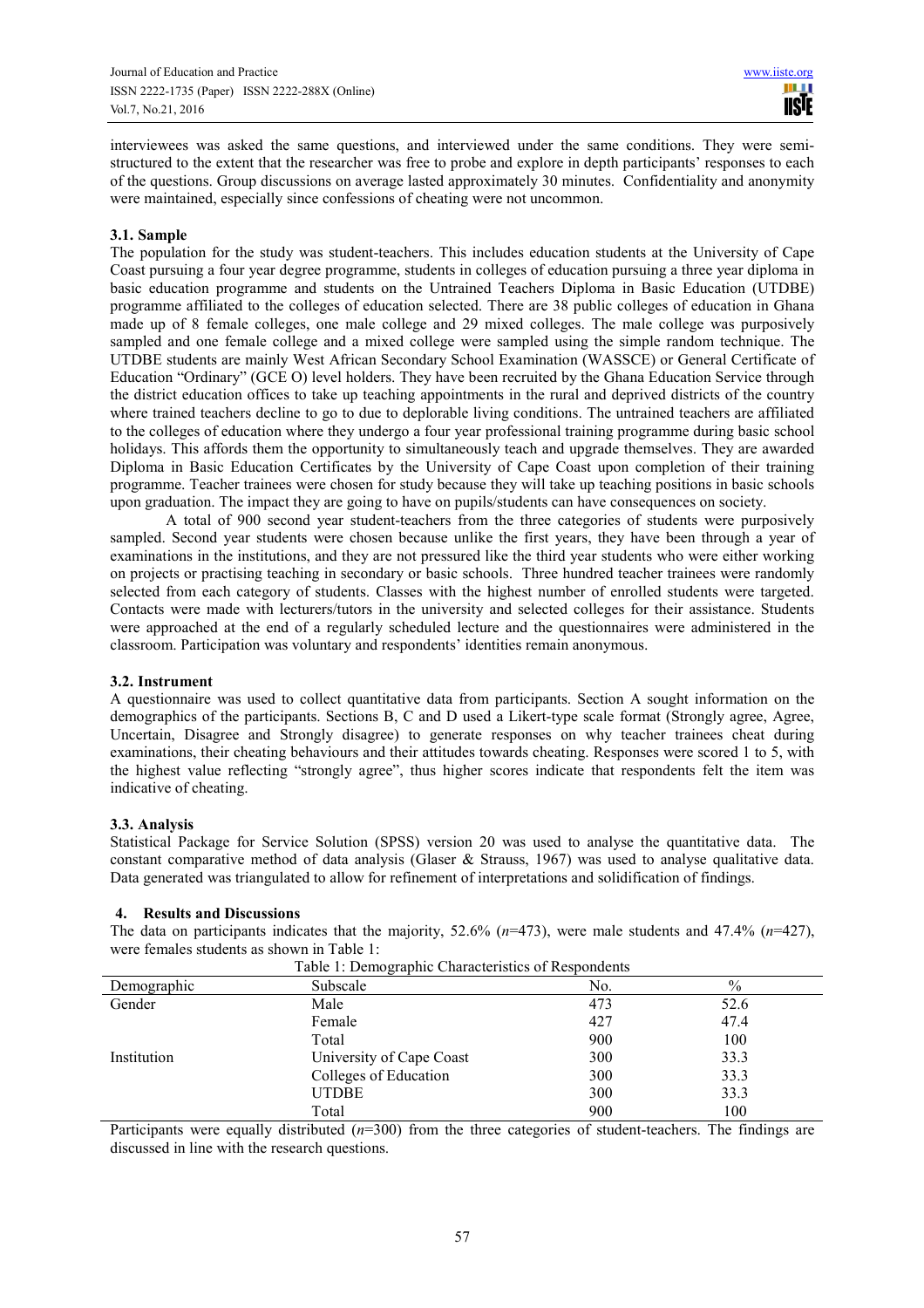## **4.1. Why teacher trainees cheat during examination**

An examination of the motivations for cheating by students showed that although there are other mitigating factors why students cheat, fear of failure is the most frequent motivation cited by respondents (*n*=733, *M*= 4.1, *SD*= 1.2). This is consistent with Teixeira and Rocha's (2010) and Devlin & Gray's (2007) findings that cheating to pass an examination or to get a better grade is a significant incentive to cheat. It could also be as Lambert et al. (2006) speculate, university students are not an elite minority anymore, and have to do wrong to get ahead. This finding may also point to an academic environment in which the rewards for cheating (e.g. passing the course) are not counterbalanced by the enforcement of appropriate penalties when caught (e.g. failing the course) (Teixeira & Rocha, 2010). While most students agree that cheating is unethical, a substantial proportion cheat on exams (*n*=656, *M*= 2.1, *SD*= 1.3) as seen in Table 2.

|  | Table 2: Students' Response on why they Cheat |  |  |  |
|--|-----------------------------------------------|--|--|--|
|--|-----------------------------------------------|--|--|--|

| <b>Statements</b>                                                        |     | Strongly |     | Agree         |          | Don't know |     | Disagree      |     | Strongly  | Mean | <b>SD</b>      |
|--------------------------------------------------------------------------|-----|----------|-----|---------------|----------|------------|-----|---------------|-----|-----------|------|----------------|
|                                                                          |     | Agree    |     |               |          |            |     |               |     | Disagree  |      |                |
|                                                                          | No. | $\%$     | No. | $\frac{0}{0}$ | No.      | $\%$       | No. | $\frac{0}{0}$ | No. | $\%$      |      |                |
| Students cheat because they want<br>to pass examinations                 | 122 | 13.6     | 566 | 62.9          |          |            | 135 | 15            | 76  | 8.4       | 3.6  | 1.2            |
| Students cheat because they are<br>not prepared for the examinations     | 126 | 14       | 322 | 35.8          | 1        |            | 135 | 15            | 76  | 8.4       | 3.0  | 1.3            |
| Students cheat because it is<br>acceptable to cheat                      | 50  | 5.6      | 120 | 13.3          | 74       | 8.2        | 216 | 24            | 440 | 48.9      | 2.1  | 1.3            |
| Students cheat because of fear of<br>failure                             | 393 | 43.7     | 340 | 37.8          | $\theta$ | $\theta$   | 125 | 13.9          | 42  | 4.7       | 4.1  | 1.2            |
| Students cheat because their<br>workload is high and they cannot<br>cope | 16  | 18.7     | 300 | 33.3          | 75       | 8.3        | 85  | 9.4           | 272 | 30.2      | 3.0  | 1.5            |
| Students cheat because of lack of<br>preparedness                        | 62  | 6.9      | 549 | 61            | 112      | 12.4       | 174 | 19.3          | 3   | $\cdot$ 3 | 3.5  | $\overline{9}$ |

Mean of means  $= 3.2$ 

## **4.2. Cheating behaviours of students**

Students use several techniques to cheat during examinations as seen in Table 3. In descending order, the majority  $(n=733, M=4.1, SD=1.2)$ , use non-verbal language (sign language/gestures) to communicate during examinations; or whisper answers to someone during exams (*n*=384, *M*= 3.0, *SD*= 1.1); or position their answer booklet in a way that allow someone to copy their answers (*n*=321, *M*= 3.0, *SD*= 1.3); or 'giraffe'(stretching of neck to look over someone's answers) during exams (*n*=321, *M*= 3.5, *SD*= 0.9); and copy from crib or unauthorised notes  $(n=291, M=3.0, SD=1.1)$ . Ironically, the majority of respondents  $(n=766, M=1.9, SD=1.4)$ disagreed they cheated during exams (see Table 3). Perhaps, because apart from copying from crib notes which results in the cancellation of one's paper, the penalty for transgression for the other cheating acts is a caution. Cheating is taken to be excusable where penalties are seen to be of marginal importance (Teixeira & Rocha, 2010).

| Table 3: Cheating Behaviours of Students |          |               |       |      |          |          |          |               |          |               |      |     |
|------------------------------------------|----------|---------------|-------|------|----------|----------|----------|---------------|----------|---------------|------|-----|
| <b>Statements</b>                        | Strongly |               | Agree |      | Don't    |          | Disagree |               | Strongly |               | Mean | SD. |
|                                          | Agree    |               |       |      | know     |          |          |               | Disagree |               |      |     |
|                                          | No.      | $\frac{0}{0}$ | No.   | $\%$ | No.      | $\%$     | No.      | $\frac{0}{0}$ | No.      | $\frac{0}{0}$ |      |     |
| I used unauthorized notes during a quiz/ | 47       | 5.2           | 244   | 27.1 | 76       | 8.4      | 319      | 35.4          | 214      | 23.8          | 2.6  | 1.2 |
| examination                              |          |               |       |      |          |          |          |               |          |               |      |     |
| I copied from someone during a quiz      | 124      | 13.8          | 272   | 30.2 | 11       | 12       | 223      | 24.8          | 270      | 30            | 2.7  | 1.4 |
| examination                              |          |               |       |      |          |          |          |               |          |               |      |     |
| I gave answers to someone                | 125      | 13.9          | 259   | 28.8 | 153      | 17       | 174      | 19.3          | 189      | 21            | 3.0  | 1.1 |
| I allowed someone to copy my answers     | 122      | 13.6          | 199   | 22.1 | 90       | 10       | 286      | 31.8          | 203      | 22.6          | 3.0  | 1.3 |
| during examination                       |          |               |       |      |          |          |          |               |          |               |      |     |
| I communicated during examinations       | 46       | 5.1           | 48    | 5.3  | 40       | 4.4      | 328      | 36.4          | 438      | 48.7          | 1.9  | 1.4 |
| I giraffed during examinations           | 122      | 13.6          | 199   | 22.1 | 90       | 10       | 286      | 31.8          | 203      | 22.6          | 3.0  | 1.3 |
| I used sign language during examinations | 393      | 43.7          | 340   | 37.8 | $\Omega$ | $\Omega$ | 125      | 13.9          | 42       | 4.7           | 4.1  | 1.2 |
| Someone wrote my assignment for me       | 46       | 5.1           | 48    | 5.3  | 40       | 4.4      | 328      | 36.4          | 438      | 48.7          | 1.9  | 1.4 |
| I copied all or part of someone's work   | 75       | 8.3           | 191   | 21.2 | 40       | 4.4      | 348      | 38.7          | 246      | 27.3          | 2.5  | 1.0 |
|                                          |          |               |       |      |          |          |          |               |          |               |      |     |

Mean of means= 2.7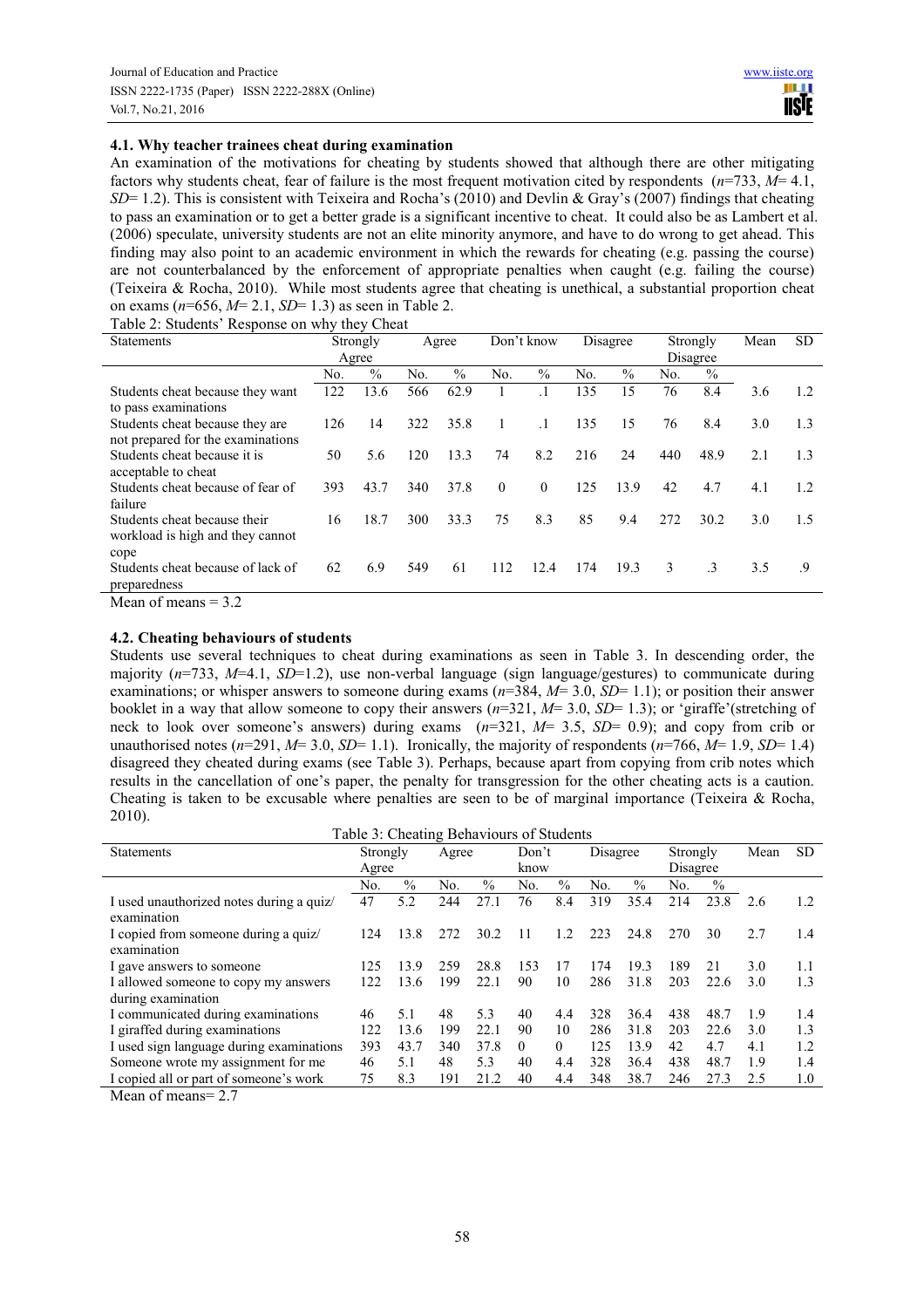| Table 4: Students' Attitude towards Cheating           |          |               |       |               |                |                |                |               |          |               |      |           |
|--------------------------------------------------------|----------|---------------|-------|---------------|----------------|----------------|----------------|---------------|----------|---------------|------|-----------|
| Statements                                             | Strongly |               | Agree |               | Don't          |                | Disagree       |               | Strongly |               | Mean | <b>SD</b> |
|                                                        | Agree    |               |       |               | Know           |                |                |               | Disagree |               |      |           |
|                                                        | No.      | $\frac{0}{0}$ | No.   | $\frac{0}{0}$ | No.            | $\frac{0}{0}$  | N <sub>0</sub> | $\frac{0}{0}$ | No.      | $\frac{0}{0}$ |      |           |
| I would cheat if the examination questions are         | 197      | 21.9          | 168   | 18.7          | 65             | 7.2            | 157            | 17.4          | 313      | 34.8          | 2.8  | 1.6       |
| too difficult                                          |          |               |       |               |                |                |                |               |          |               |      |           |
| I would cheat to obtain a higher grade                 | 151      | 16.8          | 140   | 15.6          | $\mathbf{0}$   | $\overline{0}$ | 296            | 32.9          | 313      | 34.8          | 2.5  | 1.5       |
| I would cheat to avoid getting a poor grade of<br>fail | 155      | 17.2          | 161   | 17.9          | $\overline{2}$ | $\cdot$        | 272            | 30.2          | 310      | 34.4          | 2.6  | 1.5       |
| I would cheat so I don't disappoint my family          | 151      | 16.8          | 175   | 19.4          | $\overline{c}$ | $\cdot$        | 300            | 33.3          | 272      | 30.2          | 2.6  | 1.5       |
| I would cheat if others in my class cheat              | 74       | 8.2           | 218   | 24.2          | 51             | 5.7            | 208            | 23.1          | 349      | 38.8          | 2.4  | 1.4       |
| I would cheat if my lecturer doesn't teach             | 227      | 25.2          | 153   | 17            | $\overline{4}$ | $\mathcal{A}$  | 204            | 22.7          | 312      | 34.7          | 2.7  | 2.1       |
| well                                                   |          |               |       |               |                |                |                |               |          |               |      |           |
| I would cheat if there is too much work                | 113      | 12.6          | 189   | 21            | 78             | 8.7            | 206            | 22.9          | 314      | 34.9          | 2.5  | 1.5       |
| I would cheat if I think the lecturer does not         | 115      | 12.8          | 230   | 25.6          | 82             | 9.1            | 127            | 14.1          | 346      | 38.4          | 2.6  | 1.5       |
| give marks                                             |          |               |       |               |                |                |                |               |          |               |      |           |
| I would give the lecturer gifts/money in               | 74       | 8.2           | 100   | 11.1          | 74             | 8.2            | 223            | 24.8          | 429      | 47.7          | 2.1  | 1.3       |
| exchange for marks                                     |          |               |       |               |                |                |                |               |          |               |      |           |
| I would engage in sexual relationship with a           | 122      | 13.6          | 65    | 7.2           | 1              | $\cdot$ 1      | 199            | 22.1          | 513      | 57            | 1.9  | 1.4       |
| lecturer for marks                                     |          |               |       |               |                |                |                |               |          |               |      |           |
| It is wrong to cheat even if the course                | 309      | 34.3          | 425   | 47.2          | 1              | $\cdot$ 1      | 52             | 5.8           | 113      | 12.6          | 3.9  | 1.3       |
| material is difficult                                  |          |               |       |               |                |                |                |               |          |               |      |           |
| It is wrong to cheat even if the lecturer gives        | 379      | 42.1          | 304   | 33.8          | 3              | $\mathbf{3}$   | 100            | 11.1          | 114      | 12.7          | 3.8  | 1.4       |
| too much work                                          |          |               |       |               |                |                |                |               |          |               |      |           |
| It is wrong to cheat even if I am in danger of         | 305      | 33.9          | 208   | 23.1          | 5              | .6             | 219            | 24.3          | 163      | 18.1          | 3.3  | 1.6       |
| failing                                                |          |               |       |               |                |                |                |               |          |               |      |           |
| It is wrong to cheat no matter the                     | 384      | 42.7          | 348   | 38.7          | 6              | .7             | 78             | 8.7           | 84       | 9.3           | 3.9  | 1.2       |
| circumstances                                          |          |               |       |               |                |                |                |               |          |               |      |           |

**Mean of means=2.8** 

## **4.3. Students' attitude towards cheating**

The majority  $(n=734, M=3.9, SD=1.3)$  of respondents agree that it is wrong to cheat even if the course material is difficult; similarly, most respondents (*n*=683, *M*= 3.8, *SD*= 1.4) agree that it is wrong to cheat even if he/she is in danger of failing the exams, and the majority agree that it is wrong to cheat no matter the circumstances  $(n=732, M=3.9, SD=1.2)$ . A little over half of the respondents  $(n=470, M=2.8, SD=1.6)$  disagree that they will cheat if the examination questions are too difficult (see Table 4 above). These responses run contrary to students' assertion that fear of failure is the most frequent motivation to cheat and indicates ethical positions that see cheating negatively, yet suggest that the perception of ethical values does not determine the level of prevalence of cheating. Respondents' ethical values and actions are therefore completely in tension. Thus we hypothesise that the programme of study of student-teachers does not influence why they cheat, their cheating behaviours and attitude towards cheating during exams. To test the hypotheses, a separate one-way between-groups analysis of variance was conducted to explore the impact of programme of study on why student- teachers cheat, their cheating behaviours and their attitude towards cheating as shown in Table 5.  $Table 5: ANONA result$ 

|                     |                | Fadie 5. Ainu va Tesuits |     |                   |       |      |
|---------------------|----------------|--------------------------|-----|-------------------|-------|------|
|                     |                | Sum of                   | Df  | Mean <sup>2</sup> | F     | Sig. |
|                     |                | Squares                  |     |                   |       |      |
| Why students cheat  | Between Groups | 1.156                    | 2   | .578              | 1.763 | .172 |
|                     | Within Groups  | 293.938                  | 897 | .328              |       |      |
|                     | Total          | 295.094                  | 899 |                   |       |      |
| Cheating behaviours | Between Groups | 1.519                    | 2   | .760              | .864  | .422 |
|                     | Within Groups  | 789.024                  | 897 | .880              |       |      |
|                     | Total          | 790.544                  | 899 |                   |       |      |
| Attitude towards    | Between Groups | .091                     | 2   | .046              | .241  | .786 |
| cheating            | Within Groups  | 169.676                  | 897 | .189              |       |      |
|                     | Total          | 169.768                  | 899 |                   |       |      |

There was no statistically significant differences between scores of the three groups on why students cheat  $[F (2, 897) = 1.76, p = 1.72]$ , their cheating behaviours  $[F (2, 897) = 0.86, p = .42]$ , and their attitude towards cheating  $[F (2, 897) = 0.24, p = .79]$ . Due to the non-statistically significant differences there was no need for a post –hoc comparison. Therefore we accept the hypothesis that programme of study of student-teachers does not influence why they cheat, their cheating behaviours and attitude towards cheating during examination. The prevailing non-significant relationship between gender and cheating over the last few years might suggest a convergence in role requirements among male and female students in educational settings. Thus we hypothesize that gender of student-teachers does not influence why they cheat, their cheating behaviours and attitude towards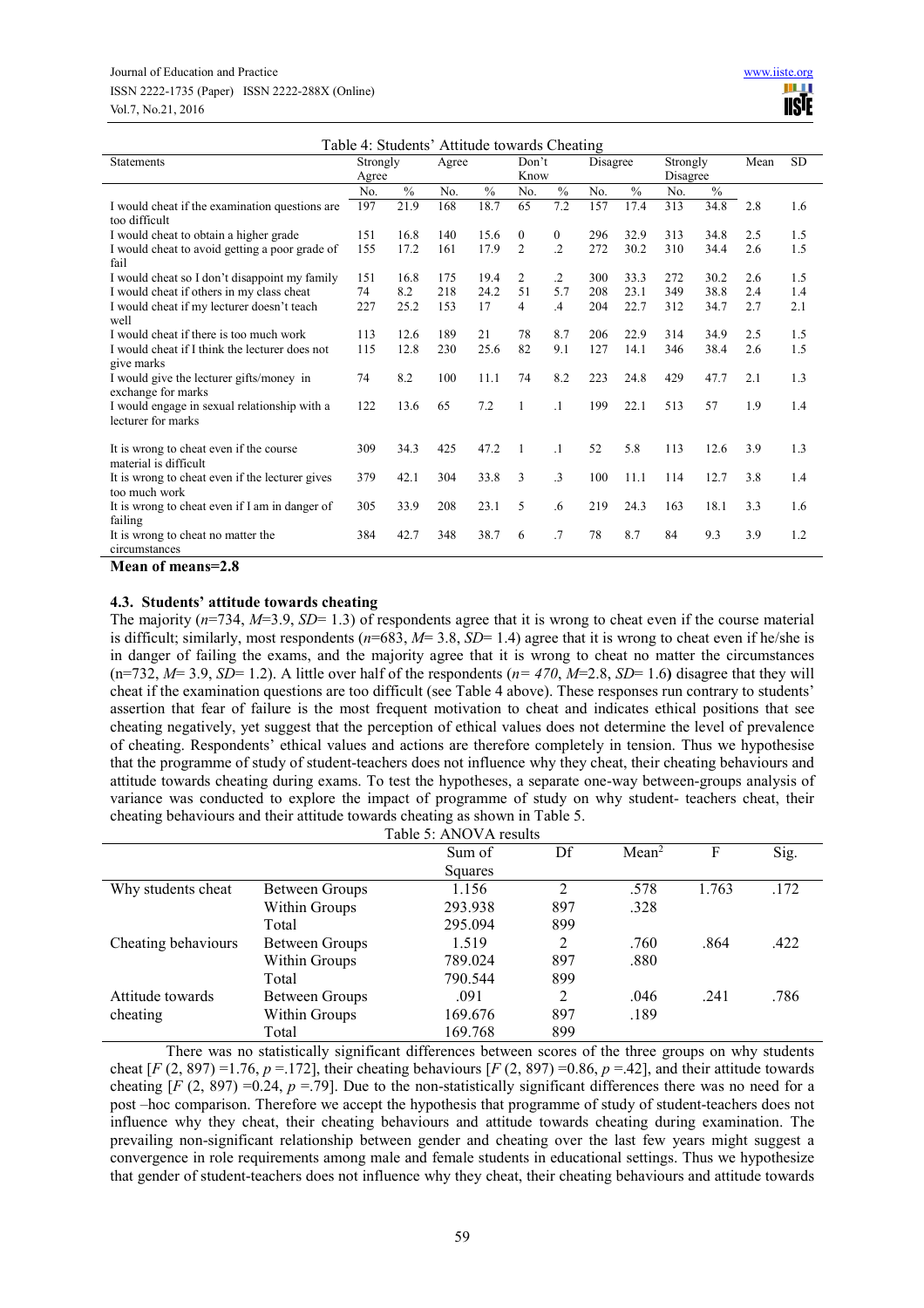cheating during exams. A separate independent sample t-test was conducted and the results are shown in Table 6. Table 6: Descriptive statistics for T-test

|                           | Gender | N   | Mean      | <b>SD</b> |
|---------------------------|--------|-----|-----------|-----------|
| Why students cheat        | Male   | 473 | 3 3 4 9 9 | .30497    |
|                           | Female | 427 | 3.0445    | .73521    |
| Cheating behaviours       | Male   | 473 | 2.5998    | .92253    |
|                           | Female | 427 | 2.2951    | .92944    |
| Attitude towards cheating | Male   | 473 | 3.0010    | .38936    |
|                           | Female | 427 | 2.9841    | .47999    |
|                           |        |     |           |           |

| The results indicate differences in the means of male and female students on why they cheat $(M=3.35,$                    |
|---------------------------------------------------------------------------------------------------------------------------|
| $M=3.05$ ), their cheating behaviours ( $M=2.60$ , $M=2.30$ ) and their attitude towards cheating ( $M=3.0$ , $M=2.98$ ). |
| Further analysis was conducted to test for statistical significant difference as shown in Table 7.                        |

| Table 7: Independent Samples Test |                                   |      |                              |     |     |                              |       |            |
|-----------------------------------|-----------------------------------|------|------------------------------|-----|-----|------------------------------|-------|------------|
|                                   |                                   |      | Levene's Test for            |     |     | t-test for Equality of Means |       |            |
|                                   |                                   |      | <b>Equality of Variances</b> |     |     |                              |       |            |
|                                   |                                   | F    | Sig.                         | T   | Df  | Sig.                         | Mean  | Std. Error |
|                                   |                                   |      |                              |     |     |                              | Diff. | Diff.      |
| students<br>Why<br>cheat          | Equal<br>variances<br>assumed     | 386  | .000                         | 8.3 | 898 | .000                         | .3054 | .0368      |
|                                   | variances<br>Equal<br>not assumed |      |                              | 7.9 | 556 | .000                         | .3054 | .0382      |
| Cheating<br>behaviour             | variances<br>Equal<br>assumed     | 4.24 | .040                         | 4.9 | 898 | .000                         | .3047 | .0618      |
|                                   | Equal<br>variances<br>not assumed |      |                              | 4.9 | 887 | .000                         | .3047 | .0618      |
| Attitude towards<br>cheating      | Equal variances<br>assumed        | 50.0 | .000                         | .58 | 898 | .561                         | .0168 | .0290      |
|                                   | Equal<br>variances<br>not assumed |      |                              | .57 | 820 | .565                         | .0168 | .0293      |

The results indicate that there was statistically significant differences in scores for male students (*M= 3.35, SD*=0.30) and female students  $[M=3.05, SD=0.74; t(556) = 7.9, p = .001]$  on why they cheat. Again, there was statistically significant differences in scores for male students ( $M=$  2.60, SD=0.92) and female students  $[M=2.30, SD=0.93; t (887) = 4.9, p = .001]$  on their cheating behaviours. However, there was no statistically significant differences in scores for male students ( $M=3.0$ ,  $\overline{SD}=0.39$ ) and female students [ $M=2.98$ ,  $\overline{SD}=0.48$ ; *t*  $(820) = 0.54$ ,  $p = 565$ ] on their attitude towards cheating. Therefore we fail to accept the hypothesis that gender does not influence why students cheat and their cheating behaviours during examinations. However we accept the hypothesis that gender does not influence students' attitude towards cheating during examinations. While the quantitative data gave a bird's eye view of what may actually be happening, focus groups interviews presented explanations of students' views.

## **4.4. Findings from Focus Group Interviews**

In interviews, student-participants from all categories explained that almost all students cheat, "we have to pass the exam ... we can't afford to fail". This confirms findings from the quantitative data that the fear of failure is the main reason why students cheat. Participants from the colleges of education explained why failure should be avoided:

 "failure in one paper means a student becomes an external candidate ... if you can't pass while in school, how can you pass when you are learning from home?"

For the UTDBE students failure in an exam poses a great challenge because;

"passing exams isn't easy ... the nature of our programme, combining

 work with schooling.. if you fail, the chances of making it is slim so you try to go through the first time"

Similarly, participants from the university were worried about having to trail a paper which they noted is burdensome and affects one's performance:

 "If you fail a paper, that means in most cases you are weak ... you carry it over and add to your load the next year and may end up not doing well because of the load and difficulty in making time to attend lectures for the paper you failed ... it does not help most of the time."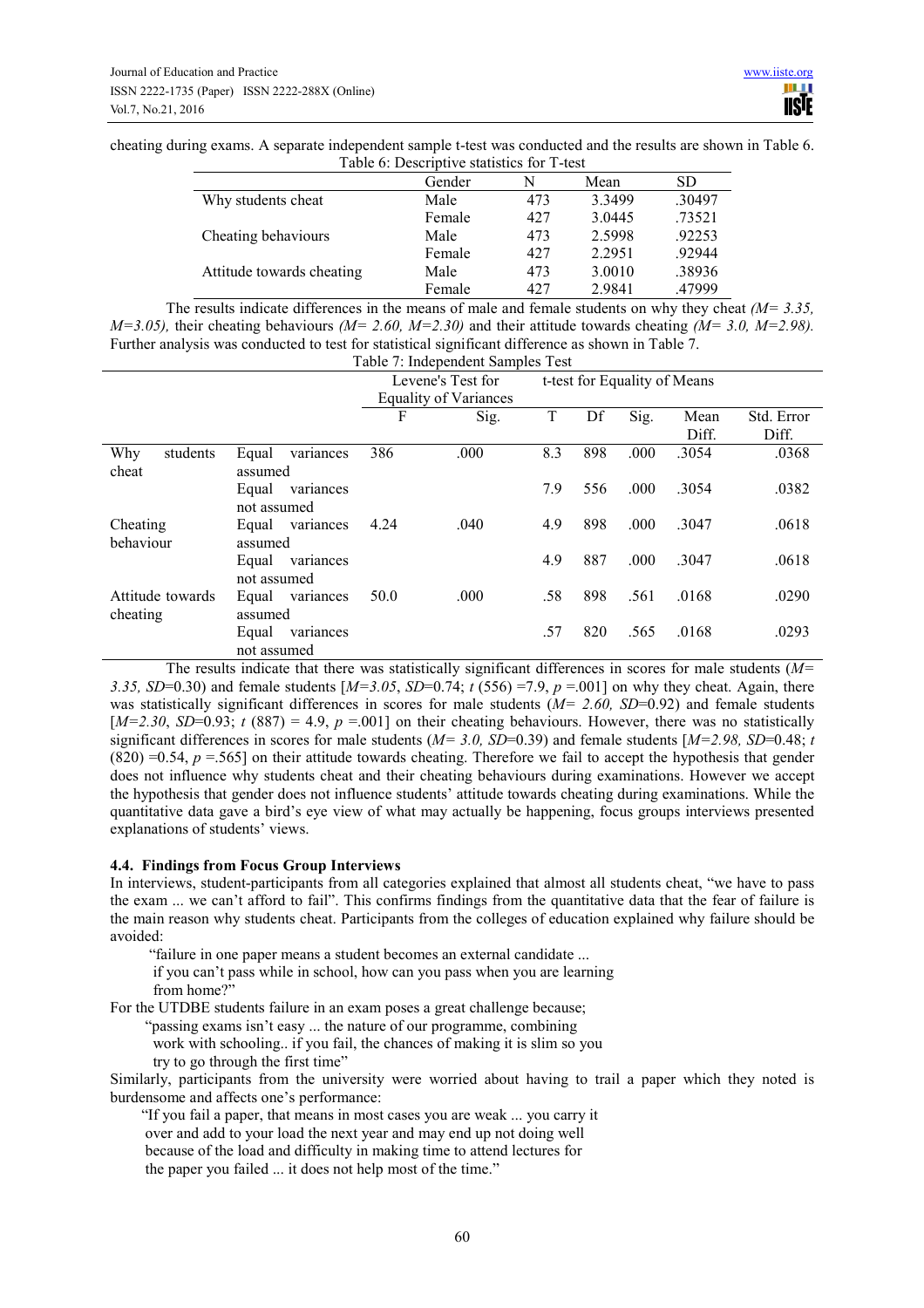Responses from all categories of students show they agree on the idea that failure is inconvenient and must be avoided at all cost even if that means cheating on exams. However, this runs contrary to responses of 78% of participants on the quantitative item who noted that it is wrong to cheat no matter the circumstances. Participants from the colleges of education threw light on students' interpretation of cheating as such:

"sometimes you just need a push ....not because you haven't learned but

because you memorised and forgot and time is short so you ask

for help ... sometimes too you don't understand the terminology

and need help to understand ... we help one another."

Some students seem to consider cheating as part of the standard management of tertiary learning. Students from all focus groups argued that:

"... everyone cheats in one way or the other ... it is in human nature to cheat

especially, on exams ... even policemen cheat, judges cheat and priests too

cheat ... human beings are potentially dishonest and students are no exception"

Context emerged as a very important factor in influencing the decision to cheat. Students have grown up in a society where distinctions between right and wrong have become blurred and where unethical behaviour by high-profile leaders is somewhat expected. Students therefore see cheating as a symptom of some general malaise as in Crittenden et al.'s (2009) study. The critical issue here is that today's student-teachers are likely to be teachers of tomorrow and, as such, their beliefs, practices and perceptions of what comprises ethical behaviour, whether accurate or not, will influence the actions they take once they enter the world of work. This may impact negatively on their pupils who see them as role models.

Students acknowledged that there are rules and regulations governing examinations so one has to be careful. The UTDBE group explained how: "there are risks but you have to take a chance". For this category of students, failure in the exams could cost one his/her job and jeopardise one's future. The desperation was clear. However, a male student from one of the colleges of education was despondent and explained how his attitude towards cheating is an individual thing:

"I would rather pass the exam on my own steam and earn my certificate

than cheat ... I have made this clear and warned my colleagues not

to communicate with me during exams because I won't mind them."

His confidence and resolve to stand alone if necessary was convincing. On cheating behaviours, respondents in various groups explained that non-verbal communication is the modus operandi. This corroborates findings from the quantitative data. In various ways, respondents were of the view that:

"... if you use sign language how can the invigilator prove that you are

communicating ... when I talk the invigilator can accuse me of

cheating but when I move my fingers, talk or whisper to myself

who am I talking to?"

Various categories of students pointed a finger at the penalties for transgression and noted that non verbal communication would have attracted punishment if it is considered cheating. If students do not think non verbal communication during exams is a serious offence because they get off with a caution, this could contribute to a greater incidence of such cheating acts. Some students may interpret such acts as more tolerated and therefore worth the risk. This sustains the inconsequentiality of the sanctions expected by students when caught engaging in non-verbal communication and supports Teixeira and Rocha's (2010) finding that the severity of the punishment applied if students are caught cheating negatively influence their propensity to cheat. Respondents however frown on bringing in the answers on crib notes which they described as premeditated and serious and as such the penalty is severe (a fail and repetition of the course involved). While respondents from the university are wary of copying from crib notes for fear of being caught, those from the colleges of education, especially the UTDBE group would take a chance. Fourteen out of 18 participants in the UTDBE category who participated in group interviews said they have copied from crib notes and know people who have done same and were not found out, a suggestion that cheating is affected by the level of supervision. Seven out of 18 participants from the colleges of education have copied from crib notes and have not been caught and five out of the seven who copied from crib notes have seen others copy from crib notes without being caught. Participants from the university registered negative responses in both cases, perhaps because of the naming and shaming of offenders. However, positioning answer booklets so someone can copy from them or 'giraffing' to check on someone's multiple choice answers was familiar practice described by all students as 'helping' peers or oneself. All participants contend that it is difficult to cheat when writing essays because it is more difficult to communicate without being audible. The essay component of examinations, therefore poses a challenge because it is not easily amenable to cheating, corroborating Lambert et al.'s (2006) assertion that the form of assessment is a contributing factor in the incidence of cheating.

Students' attitude to cheating presented a push and pull situation, full of contradictions. All students agree it is wrong to cheat, yet the majority reported that non-verbal communication during examinations is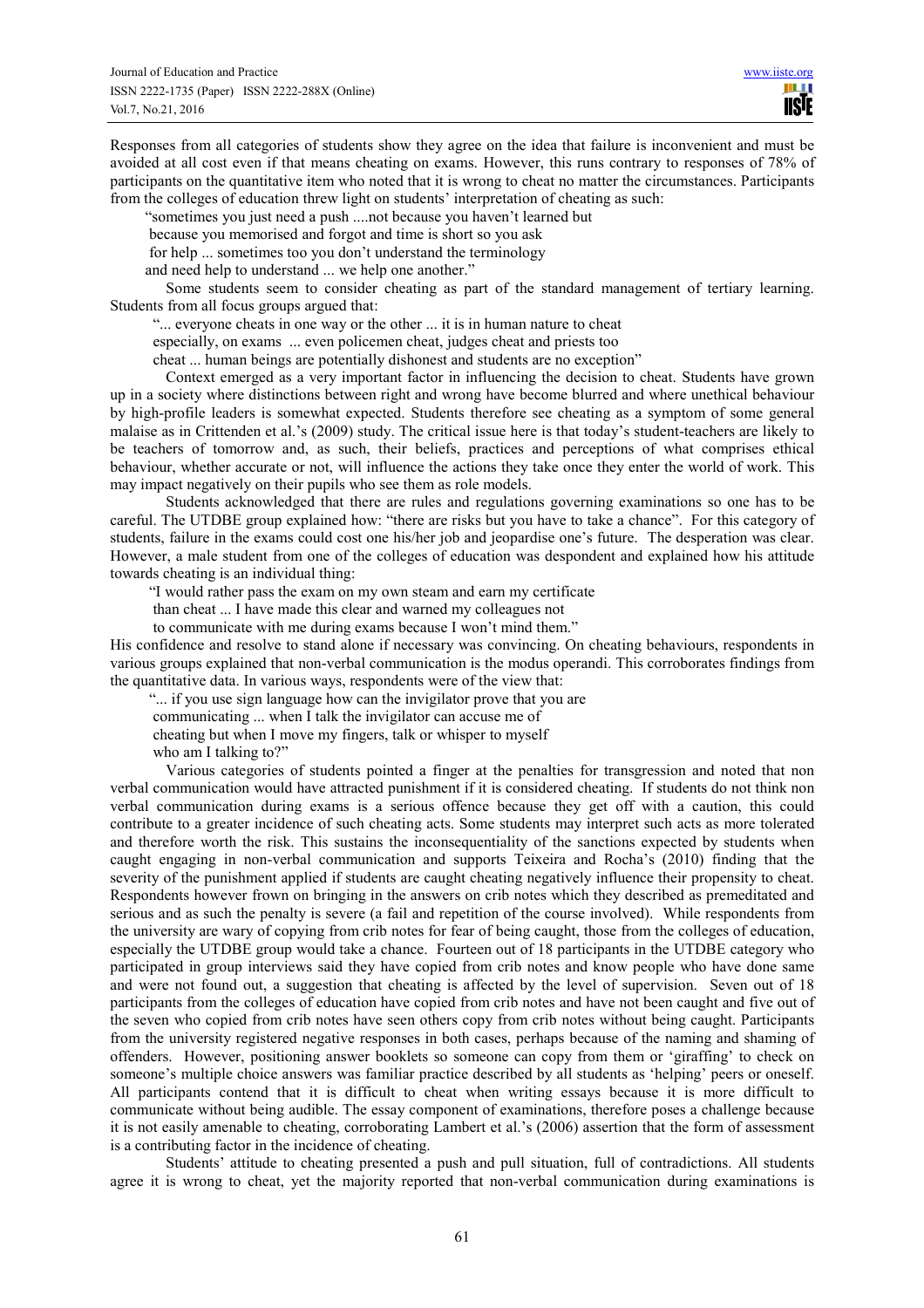common practice. A female student from a college of education explained that "cheating on examination is wrong but if you take the moral aspect out it's okay". Cheating is a definite moral issue and students seem to recognise the ethical/moral issues involved. They therefore experience conflicts as indicated in the quantitative data which show the majority (81%) indicating they will cheat to avoid failure yet 88% were nearly saint-like in declaring cheating wrong no matter the circumstance. This notwithstanding, all participants were adamant they will not report someone they see cheating on examinations because: "I don't know the situation the person is in". Students seem to recognize the great pressure that all students face and empathize with those who cheat as a coping mechanism. Peer loyalty or fellow feeling dominates as students act as fellow sufferers in examinations. Other reasons why students will not report offenders are: "It is wrong to betray somebody"; "because if I get the opportunity I will get close to benefit". Others fear reprisals from their colleagues outside the examination hall: "They will call you names ... even when you ignore their signals for help they call you names, how much more reporting someone?" Students expressed difficulty in reporting colleagues who cheat because if they report cheating, the ethics of peer loyalty will be contravened. They cannot reconcile friendship and loyalty with integrity or because they simply do not want to risk getting involved. They engage in collusion in order to maintain good working relationship with fellow students.

## **5. Conclusion and Recommendations**

Although there are mitigating factors why students cheat, fear of failure seem to be the main motivation for cheating. Students do not consider cheating acts such as non verbal communication; positioning one's answer booklet in a way that allows others to copy; and 'giraffing' as cheating. Rather, they see such acts as common misbehaviour among students to 'help' one another. It would seem that the marginal penalty for such transgressions reinforces students' views. However, the use of crib notes is considered a premeditated and serious offence and the practice is comparatively low. Perhaps, because the penalty for copying from crib notes is a cancellation of the student's paper for students in the colleges of education. Students from the university face a stiffer punishment of suspension for 2years and naming and shaming. This might account for the very low incidence of such cheating acts among this category of students. Although the majority of participants perceive copying from crib notes as unethical, they will not report offenders. This is because reporting cheating contravenes the ethics of peer loyalty. Students drew a correspondence between social corruption and cheating. This calls for a consideration of the overall student experience because without a basic commitment on the part of the student there is no moral constraint on cheating. While the qualitative data suggest that the UTDBE students were susceptible to cheating, the quantitative data indicate that the programme of study of studentteachers does not influence why they cheat, their cheating behaviours and attitude towards cheating. Gender does influence why students cheat and their cheating behaviours during examinations, but does not influence students' attitude towards cheating during examinations.

While institutional policies as well as students' personal situations play roles in cases of academic dishonesty, from the findings of the study student cheating is not simply an institutional problem but also about a societal system that is affected by and that supports dishonest behaviour. Responsibility for minimising the incidence of cheating falls on all stakeholders within a tertiary institution, most notably students, academic staff and management. Students must realise the value of their learning opportunity because the role of a student is to transfer the knowledge and skills they acquire through the privilege of tertiary study to the benefit of their future job roles. Qualifications gained through the practice of cheating provide the student with a lower range of knowledge and skills to apply for this purpose. It would seem that academic staff can do more by structuring assessments in such a way as to limit the opportunity for students to cheat. The re-use of assessment items and the depth of original thought that is required of students must all be considered. While it is important that institutions clearly outline definitions of actions and behaviours which constitute academic dishonesty, providing a clear statement of values and behaviours which are to be promoted is also necessary.

A number of studies in this area have specifically considered issues of prevention and deterrence. Some suggest vigilance during examinations; others believe the strongest deterrent is embarrassment. That is, naming and shaming offenders as applies to the university category in this study. These suggestions are generally consistent with the finding that those who cheat are usually less deterred by guilt and more deterred by fear of punishment. From the findings of this study, it seems that increasing the risk of detection and reconsidering the penalties for the 'less serious offences' would be helpful. If student cheating is acknowledged as corruption rather than as simple misbehaviour, that will generate strategies that are less about managing cheating and more about institutionalizing academic integrity. The study has gone some way in adding to existing knowledge of literature in the field of academic dishonesty from the perspective of the student. While the findings provide a greater understanding of how students perceive cheating, caution is needed in drawing strong conclusions due to the study's exploratory nature.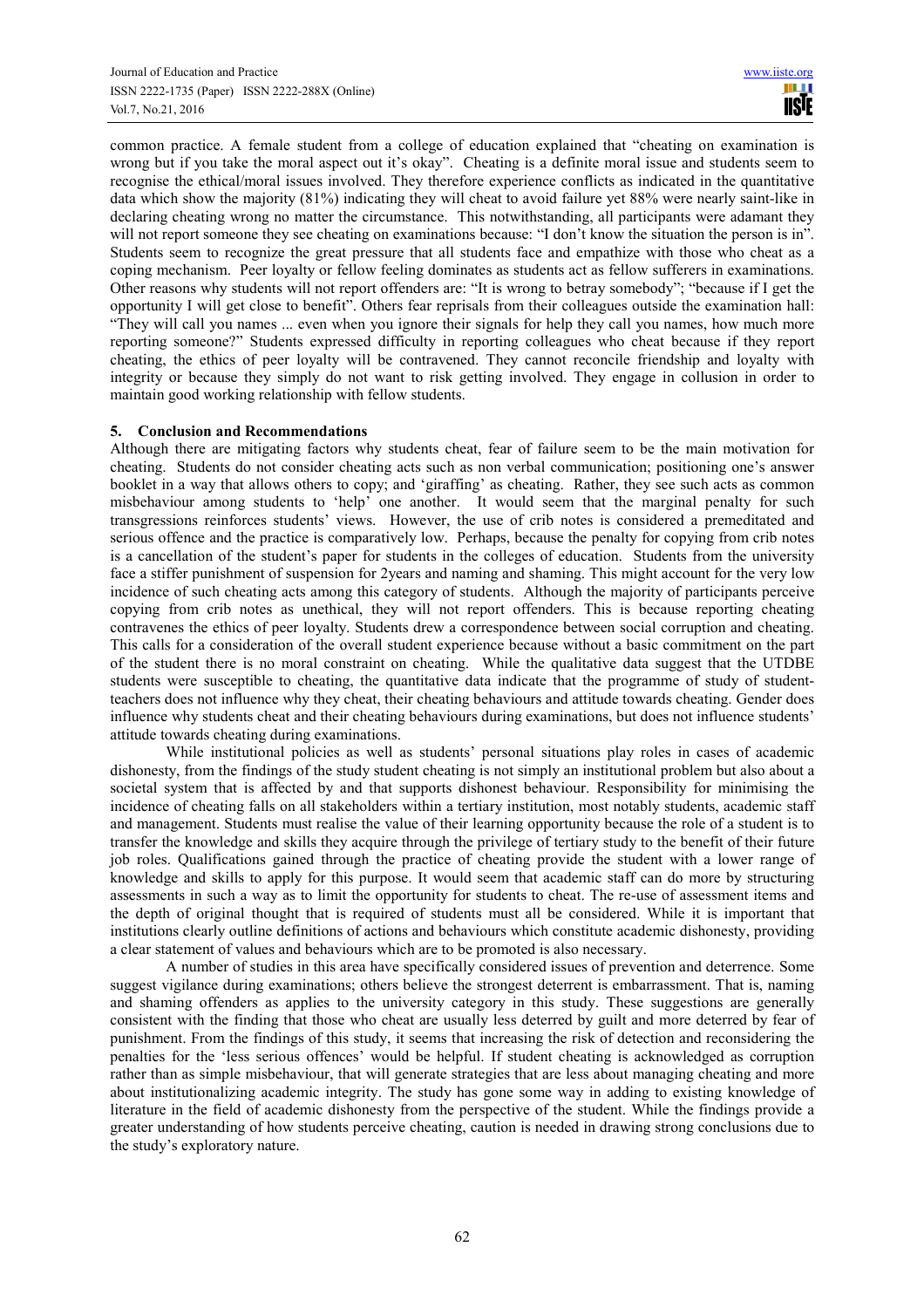#### **References**

- Awoniyi, F. C. & Fletcher, J. A. (2014). The relationship between senior high school mathematics teacher characteristics and assessment practices. *Journal of Educational Development and Practice, 4*, 21-36
- Baxter Magolda, M. B. (1999). *Creating contexts for learning and self-authorship.* Nashville, TN: Vanderbilt University Press.
- Becker, D., Connolly, J., Lentz, P., & Morrison, J. (2006). Using the business fraud triangle to predict academic dishonesty among business students. *Academy of Educational Leadership Journal*, *10*(1), 37-54.
- Bisping, T., Patron, H., & Roskelley, K. (2008). Modelling academic dishonesty: The role of student perceptions and misconduct type. *Journal of Economic Education, 39*(1), 4–21.
- Cousin, G. (2009). *Researching Learning in Higher Education*, London: Routledge.
- Creswell, J. W., & Clark, V. L. P. (2007). *Designing and conducting mixed methods research*. Thousand Oaks, CA: Sage.
- Crittenden, V. L., Hanna, R. C., & Peterson, R. A. (2009). The cheating culture: A global societal phenomenon. *Business Horizons, 52*(4), 337–346.
- De Lambert, K., Ellen, N., & Taylor, L. (2006). 'Chalkface challenges: a study of academic dishonesty amongst students in New Zealand tertiary institutions. *Assessment & Evaluation in Higher Education, 31*(5), 485-503
- Devlin, M., & Gray, K. (2007). 'In Their Own Words: A Qualitative Study of Reasons Australian University Students Plagiarize. *Higher Education Research and Development* 26(2): 181–98.
- Gall, M. D., Gall, J. P., & Borg, W. R. (2007). *Educational research: An introduction* (8<sup>th</sup>ed.). Toronto: Pearson Education, Inc.
- Glaser, B. & Strauss, A. (1967). *The Discovery of Grounded Theory.* Chicago: Aldine
- Hrabak, M., Vujaklija, A., Vodopivec, I., Hren, D., Marusic, M., & Marusic, A. (2004). Academic misconduct among medical students in a postcommunist country. *Medical Education*, *38*(3), 276–285.
- Hughes, J. M. C., & McCabe, D. L. (2006). Understanding academic misconduct academic misconduct within higher education in Canada. *Canadian Journal of Higher Education, 36*(12), 491-6321
- Kamberellis, G. & Dimitriadis, G. (2005). Focus groups: Strategic articulations of pedagogy, politics, and inquiry. In: N.K. Denzin & Y.S. Lincoln (Eds). *The Sage Handbook of Qualitative Research* (3rd Ed.), (887-907). London: Sage Publications.
- Lambert, K, Ellen, N. & Taylor, L (2006). Chalkface challenges: a study of academic dishonesty amongst students in New Zealand tertiary institutions. *Assessment and Evaluation in Higher Education 5* 485.
- Lambert, E.G., Hogan, N.L. & Barton, S.M. (2003). Collegiate academic dishonesty revisited: What have they done, how often have they done it, who does it, and why did they do it? *Electronic Journal of Sociology* 7.4
- Lin, C. S. & Wen, L. M. (2007). Academic dishonesty in higher education: A nationwide study in Taiwan. *Higher Education, 54*, 85-97
- Ma, Y., McCabe, D. L., & Liu, R. (2013). Students' academic cheating in Chinese universities: prevalence, influencing factors, and proposed action. *Journal of Academic Ethics 11*, 169–184
- McCabe, D. L. (2005). Cheating among college and university students: a North American perspective. *International Journal of Educational Integration 1*, 1–11.
- McCabe, D. L. Butterfield, K.D., & Trevino, L.K. (2003). Faculty and academic integrity: the influence of current honor codes and past honor code experiences. *Research in Higher Education, 44*(3): 367-385.
- McCabe, D. L. (1999). Academic dishonesty among high school students. *Adolescence Journal, 44*(6), 36-46.
- Morley, L., Leach, F., Lussier, K., Lihamba, A., Mwaipopo, R., Forde, L. & Egbenya, G. (2010). *Widening participation in higher education in Ghana and Tanzania: Developing an equity scorecard.* Draft research Report http://www.sussex.ac.uk/wphegt/impact/dissemination.
- Morley, L. (2007). The X factor: employability, elitism and equity in graduate recruitment. *Contemporary Social Sciences*, *2*, (2), 191-207.
- Orosz, G., Farkas, D., & Roland-Lévy, C. (2013). Are competition and extrinsic motivation reliable predictors of academic cheating? *Front. Psychol.* 4:87.
- Park, E., Park, S., & Jang, I. (2013). Academic cheating among nursing students. *Nurse Educ. Today* 33, 346– 352.
- Rocha, M. F., & Teixeira, A. A. C. (2005). College cheating in Portugal: Results from a large scale survey. *FEP working papers* no. 197, Dec 2005.
- Roig, M., & Caso, M. (2005). Lying and cheating: Fraudulent excuse making, cheating, and plagiarism. *Journal of Psychology, 139*(6), 485–494.
- Shaughnessy, J. Zechmeister, E., & Jeanne, Z. (2011). *Research methods in psychology* (9<sup>th</sup> ed.). New York, NY: McGraw Hill.
- Smyth, L. S., Davis, J. R., & Kroncke, C. O. (2009). Students' perceptions of business ethics: Using cheating as